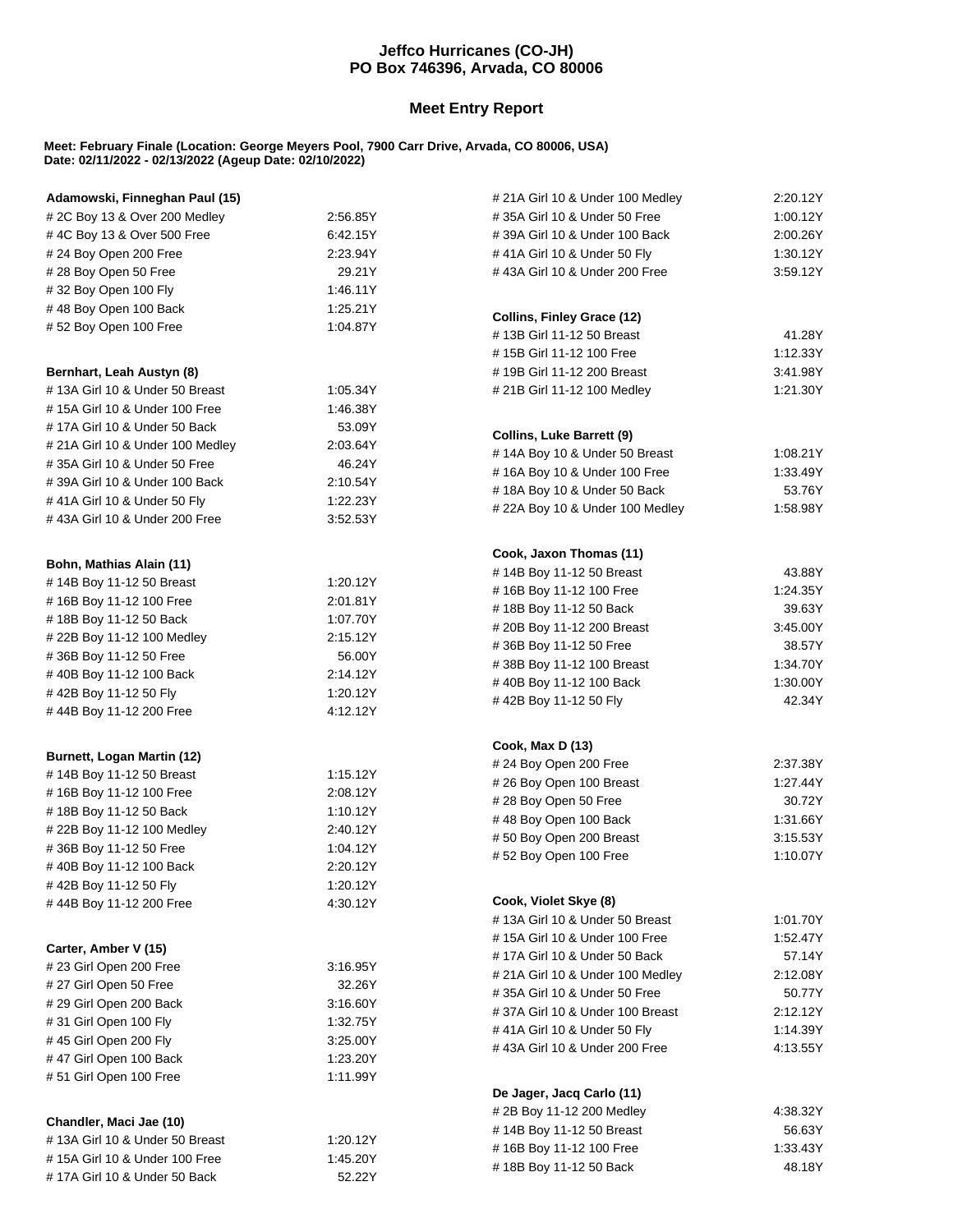| # 22B Boy 11-12 100 Medley       | 1:45.27Y                              | Garin, Augustus John (10)                |          |  |
|----------------------------------|---------------------------------------|------------------------------------------|----------|--|
| #36B Boy 11-12 50 Free           | 39.08Y                                | #14A Boy 10 & Under 50 Breast            | 47.48Y   |  |
| #38B Boy 11-12 100 Breast        | 2:01.36Y                              | #18A Boy 10 & Under 50 Back              | 45.14Y   |  |
| #40B Boy 11-12 100 Back          | 1:43.23Y                              | # 22A Boy 10 & Under 100 Medley          |          |  |
| #42B Boy 11-12 50 Fly            | 52.09Y                                | #36A Boy 10 & Under 50 Free              | 36.28Y   |  |
|                                  |                                       | #38A Boy 10 & Under 100 Breast           | 1:43.40Y |  |
|                                  |                                       | #40A Boy 10 & Under 100 Back             | 1:27.59Y |  |
| De Jager, Lisca Chloe (17)       |                                       |                                          |          |  |
| #47 Girl Open 100 Back           | 1:13.15Y                              |                                          |          |  |
| #49 Girl Open 200 Breast         | 2:47.37Y                              | Garin, Clara Jane (8)                    |          |  |
| #51 Girl Open 100 Free           | 1:01.24Y                              | #13A Girl 10 & Under 50 Breast           | 1:27.26Y |  |
|                                  |                                       | # 15A Girl 10 & Under 100 Free           | 2:13.85Y |  |
| De Jager, Zander Juan (14)       |                                       | #17A Girl 10 & Under 50 Back             | 52.80Y   |  |
| #4C Boy 13 & Over 500 Free       | 7:34.86Y                              | # 21A Girl 10 & Under 100 Medley         | 2:28.54Y |  |
| #24 Boy Open 200 Free            | 2:05.66Y                              | #35A Girl 10 & Under 50 Free             | 58.57Y   |  |
| #26 Boy Open 100 Breast          | 1:16.51Y                              | #39A Girl 10 & Under 100 Back            | 2:16.19Y |  |
| #28 Boy Open 50 Free             | 25.27Y                                | #41A Girl 10 & Under 50 Fly              | 1:20.12Y |  |
| #48 Boy Open 100 Back            | 1:03.72Y                              | #43A Girl 10 & Under 200 Free            | 4:40.12Y |  |
| #50 Boy Open 200 Breast          | 2:48.11Y                              |                                          |          |  |
| #52 Boy Open 100 Free            | 55.47Y                                | Garin, Evelyn Rosemary (13)              |          |  |
|                                  |                                       | # 25 Girl Open 100 Breast                | 1:32.77Y |  |
|                                  |                                       | # 27 Girl Open 50 Free                   | 31.48Y   |  |
| Dove, Miranda Carol (16)         |                                       | # 29 Girl Open 200 Back                  | 2:50.91Y |  |
| #23 Girl Open 200 Free           | 2:16.79Y                              | #31 Girl Open 100 Fly                    | 1:34.92Y |  |
| #27 Girl Open 50 Free            | 27.75Y                                | #47 Girl Open 100 Back                   | 1:20.03Y |  |
| #31 Girl Open 100 Fly            | 1:09.88Y                              | #49 Girl Open 200 Breast                 | 3:21.38Y |  |
| #47 Girl Open 100 Back           | 1:08.44Y                              | #51 Girl Open 100 Free                   | 1:10.75Y |  |
| #49 Girl Open 200 Breast         | 2:40.85Y                              |                                          |          |  |
| #51 Girl Open 100 Free           | 1:01.44Y                              |                                          |          |  |
|                                  |                                       | Giesing, Ian Daniel (13)                 |          |  |
| Dykema, Holly Halia (14)         |                                       | # 2C Boy 13 & Over 200 Medley            | 2:38.26Y |  |
| #3C Girl 13 & Over 500 Free      | 6:13.80Y                              | # 6C Boy 13 & Over 400 Medley            | 5:45.77Y |  |
| # 23 Girl Open 200 Free          | 2:14.05Y                              | #26 Boy Open 100 Breast                  | 1:21.96Y |  |
| # 25 Girl Open 100 Breast        | 1:22.09Y                              | #28 Boy Open 50 Free                     | 29.11Y   |  |
| # 27 Girl Open 50 Free           | 27.52Y                                | #30 Boy Open 200 Back                    | 2:51.00Y |  |
| #47 Girl Open 100 Back           | 1:13.40Y                              | #48 Boy Open 100 Back                    | 1:20.08Y |  |
| #49 Girl Open 200 Breast         | 2:58.64Y                              | #50 Boy Open 200 Breast                  | 2:54.33Y |  |
| #51 Girl Open 100 Free           | 59.81Y                                | #52 Boy Open 100 Free                    | 1:03.63Y |  |
|                                  |                                       |                                          |          |  |
|                                  |                                       | Gonzales, Arriet Rose (9)                |          |  |
| Fearing, Greyson Cole (11)       |                                       | #13A Girl 10 & Under 50 Breast           | 1:30.12Y |  |
| # 2B Boy 11-12 200 Medley        | 3:17.48Y                              | # 15A Girl 10 & Under 100 Free           | 2:40.12Y |  |
| #14B Boy 11-12 50 Breast         | 58.40Y                                | #17A Girl 10 & Under 50 Back             | 1:06.31Y |  |
| #16B Boy 11-12 100 Free          | 1:19.03Y                              | # 21A Girl 10 & Under 100 Medley         | 2:55.51Y |  |
| #18B Boy 11-12 50 Back           | 38.92Y                                | #35A Girl 10 & Under 50 Free<br>1:12.56Y |          |  |
| # 22B Boy 11-12 100 Medley       | 1:34.90Y                              | #39A Girl 10 & Under 100 Back            | 2:20.12Y |  |
|                                  |                                       | #41A Girl 10 & Under 50 Fly              | 1:30.12Y |  |
| Ferguson, Hailey Alexandra (11)  |                                       | #43A Girl 10 & Under 200 Free            | 5:24.83Y |  |
| #13B Girl 11-12 50 Breast        | 49.83Y                                |                                          |          |  |
| #15B Girl 11-12 100 Free         | 1.40.49Y                              |                                          |          |  |
| #17B Girl 11-12 50 Back          | 51.51Y                                | Harris, Madison Joan (12)                |          |  |
| # 21B Girl 11-12 100 Medley      | 1.45.10Y                              | #1B Girl 11-12 200 Medley                | 3:04.83Y |  |
|                                  |                                       | # 3B Girl 11-12 500 Free                 | 7:30.54Y |  |
| #35B Girl 11-12 50 Free          | 39.81Y                                | #15B Girl 11-12 100 Free                 | 1:15.00Y |  |
| #37B Girl 11-12 100 Breast       | 1:48.14Y                              | #17B Girl 11-12 50 Back                  | 38.64Y   |  |
| #39B Girl 11-12 100 Back         | 1:45.55Y                              | #19B Girl 11-12 200 Breast<br>3:35.00Y   |          |  |
| #41B Girl 11-12 50 Fly           | 51.49Y<br># 21B Girl 11-12 100 Medley |                                          | 1:20.45Y |  |
|                                  |                                       | #35B Girl 11-12 50 Free                  | 32.50Y   |  |
| Fry, Layla Aspen (9)             |                                       | #37B Girl 11-12 100 Breast               | 1:39.39Y |  |
| #11A Girl 10 & Under 100 Fly     | 1:51.16Y                              | #41B Girl 11-12 50 Fly                   | 35.71Y   |  |
| #13A Girl 10 & Under 50 Breast   | 52.03Y                                | #43B Girl 11-12 200 Free                 | 2:42.66Y |  |
| #17A Girl 10 & Under 50 Back     | 46.42Y                                |                                          |          |  |
| # 21A Girl 10 & Under 100 Medley | 1:45.67Y                              |                                          |          |  |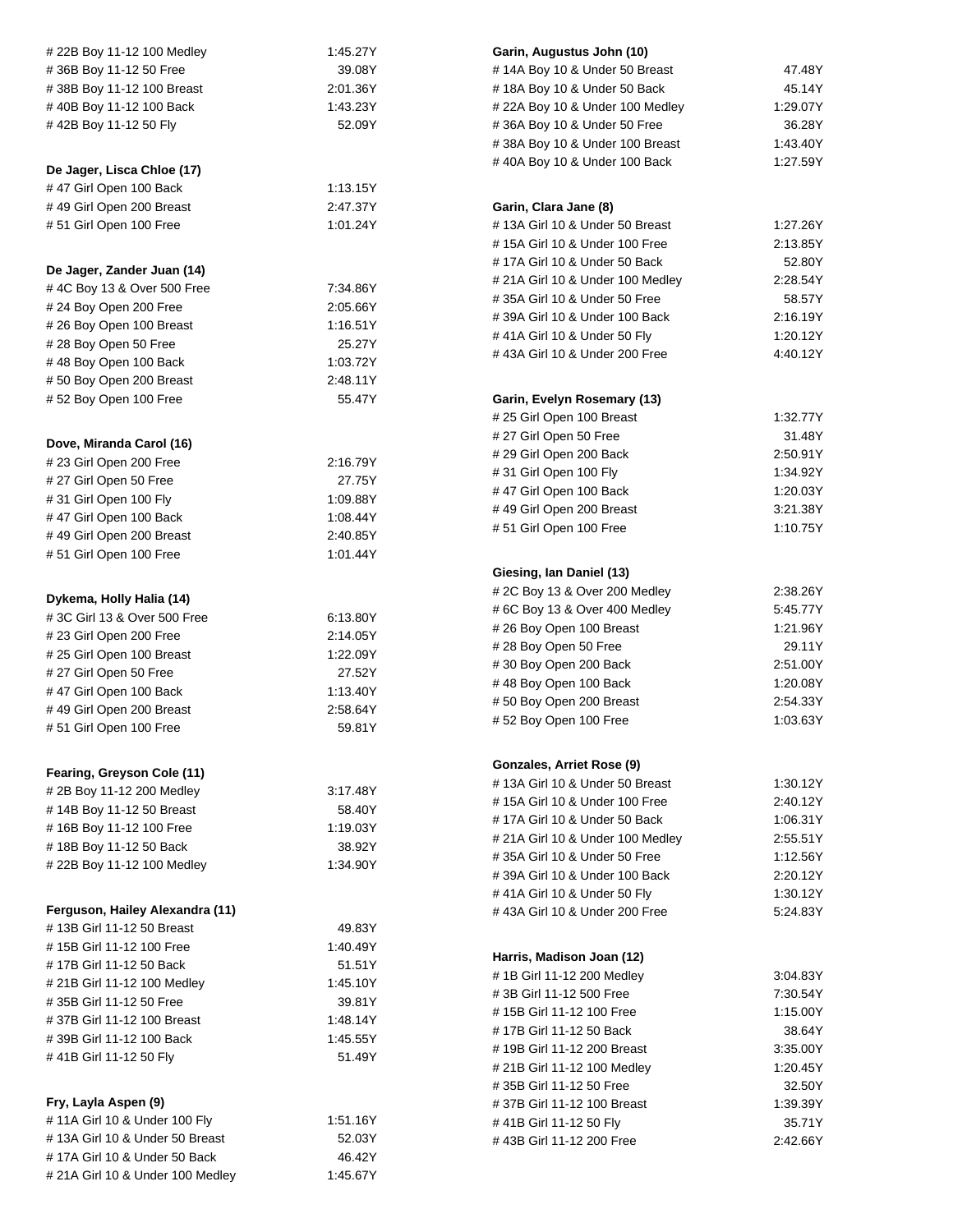| Head, Benjamin Charles (14)        |                                            | # 1A Girl 10 & Under 200 Medley        | 3:17.25Y |  |
|------------------------------------|--------------------------------------------|----------------------------------------|----------|--|
| # 2C Boy 13 & Over 200 Medley      | 2:24.65Y                                   | #13A Girl 10 & Under 50 Breast         | 46.18Y   |  |
| #4C Boy 13 & Over 500 Free         | 6:06.12Y                                   | # 15A Girl 10 & Under 100 Free         | 1:18.94Y |  |
| #24 Boy Open 200 Free              | 2:08.62Y                                   | #17A Girl 10 & Under 50 Back           | 40.79Y   |  |
| #28 Boy Open 50 Free               | 27.14Y                                     | # 21A Girl 10 & Under 100 Medley       | 1:29.49Y |  |
| #32 Boy Open 100 Fly               | 1:06.19Y                                   | #35A Girl 10 & Under 50 Free           | 35.41Y   |  |
| #46 Boy Open 200 Fly               | 2:53.89Y                                   | #37A Girl 10 & Under 100 Breast        | 1:41.49Y |  |
| #48 Boy Open 100 Back              | 1:07.89Y                                   | #41A Girl 10 & Under 50 Fly            | 41.06Y   |  |
| #52 Boy Open 100 Free              | 56.88Y                                     | #43A Girl 10 & Under 200 Free          | 3:07.12Y |  |
|                                    |                                            |                                        |          |  |
| Hochmuth, Maya I. (13)             |                                            | Ley, Miriam Alexis (8)                 |          |  |
| # 25 Girl Open 100 Breast          | 1:46.99Y                                   | #13A Girl 10 & Under 50 Breast         | 1:01.83Y |  |
| #27 Girl Open 50 Free              | 35.22Y                                     | #15A Girl 10 & Under 100 Free          | 1:38.80Y |  |
| # 29 Girl Open 200 Back            | 3:12.00Y                                   | # 17A Girl 10 & Under 50 Back          | 51.34Y   |  |
| #31 Girl Open 100 Fly              | 1:44.00Y                                   | # 21A Girl 10 & Under 100 Medley       | 1:51.89Y |  |
| #47 Girl Open 100 Back             | 1:30.71Y                                   | #35A Girl 10 & Under 50 Free           | 44.85Y   |  |
| #49 Girl Open 200 Breast           | 3:35.00Y                                   | #37A Girl 10 & Under 100 Breast        | 2:17.58Y |  |
| #51 Girl Open 100 Free             | 1:21.19Y                                   | #41A Girl 10 & Under 50 Fly            | 50.28Y   |  |
|                                    |                                            | #43A Girl 10 & Under 200 Free          | 3:41.02Y |  |
| Hunnewell, Paxton Isaac (10)       |                                            |                                        |          |  |
| #14A Boy 10 & Under 50 Breast      | 49.87Y                                     | Linn, Austin M (18)                    |          |  |
| #16A Boy 10 & Under 100 Free       | 1:19.03Y                                   | # 2C Boy 13 & Over 200 Medley          | 1:59.73Y |  |
| #18A Boy 10 & Under 50 Back        | 43.76Y                                     | #4C Boy 13 & Over 500 Free             | 5:10.18Y |  |
| # 22A Boy 10 & Under 100 Medley    | 1:34.05Y                                   | #24 Boy Open 200 Free                  | 1:49.11Y |  |
| #36A Boy 10 & Under 50 Free        | 36.34Y                                     | #28 Boy Open 50 Free                   | 23.53Y   |  |
| #38A Boy 10 & Under 100 Breast     | 1:49.15Y                                   | #32 Boy Open 100 Fly                   | 57.34Y   |  |
| #40A Boy 10 & Under 100 Back       | 1:38.21Y                                   | #46 Boy Open 200 Fly                   | 3:17.33Y |  |
| #44A Boy 10 & Under 200 Free       | 2:56.32Y                                   |                                        |          |  |
|                                    |                                            | #52 Boy Open 100 Free                  | 50.05Y   |  |
| Hyslop, Maya Kateri (13)           |                                            | Luedecke, Braden James (12)            |          |  |
| # 23 Girl Open 200 Free            | 2:29.03Y                                   | # 2B Boy 11-12 200 Medley              | 3:22.76Y |  |
| # 29 Girl Open 200 Back            | 2:33.36Y                                   | #14B Boy 11-12 50 Breast               | 50.08Y   |  |
| #31 Girl Open 100 Fly              | 1:15.99Y                                   | #16B Boy 11-12 100 Free                | 1:30.10Y |  |
| #45 Girl Open 200 Fly              | 2:55.10Y                                   | #18B Boy 11-12 50 Back                 | 41.07Y   |  |
| #47 Girl Open 100 Back             | 1:10.91Y                                   | #22B Boy 11-12 100 Medley              | 1:36.64Y |  |
| #51 Girl Open 100 Free             | 1:08.44Y<br>#36B Boy 11-12 50 Free         |                                        | 36.09Y   |  |
|                                    |                                            | #38B Boy 11-12 100 Breast              |          |  |
|                                    |                                            |                                        | 1:48.36Y |  |
| Jewell, Silas Michael (11)         |                                            | #40B Boy 11-12 100 Back                | 1:29.71Y |  |
| # 2B Boy 11-12 200 Medley          | 3:39.69Y                                   | #42B Boy 11-12 50 Fly                  | 41.34Y   |  |
| #14B Boy 11-12 50 Breast           | 47.73Y                                     |                                        |          |  |
| #16B Boy 11-12 100 Free            | 1:22.47Y                                   | Lundquist, Kate Pomaika'i (10)         |          |  |
| #18B Boy 11-12 50 Back             | 48.81Y                                     | #13A Girl 10 & Under 50 Breast         | 1:30.12Y |  |
| #22B Boy 11-12 100 Medley          | 1:39.35Y                                   | #15A Girl 10 & Under 100 Free          | 2:18.03Y |  |
| #36B Boy 11-12 50 Free             | 38.50Y                                     | #17A Girl 10 & Under 50 Back           | 57.05Y   |  |
| #38B Boy 11-12 100 Breast          | 1:40.00Y                                   | # 21A Girl 10 & Under 100 Medley       | 2:30.12Y |  |
| #40B Boy 11-12 100 Back            | 1:40.60Y                                   | #35A Girl 10 & Under 50 Free           | 58.97Y   |  |
| #42B Boy 11-12 50 Fly              | 52.51Y                                     | #39A Girl 10 & Under 100 Back          | 2:06.14Y |  |
|                                    |                                            | #41A Girl 10 & Under 50 Fly            | 1:30.12Y |  |
|                                    |                                            | #43A Girl 10 & Under 200 Free          | 4:53.38Y |  |
| Ley, Isaac Augustine (12)          |                                            |                                        |          |  |
| # 6B Boy 11-12 400 Medley          | 5:52.27Y                                   |                                        |          |  |
| #14B Boy 11-12 50 Breast<br>38.22Y |                                            | Manley, Abigale J (9)                  |          |  |
| #16B Boy 11-12 100 Free            | #13A Girl 10 & Under 50 Breast<br>1:02.67Y |                                        | 1:09.64Y |  |
| # 20B Boy 11-12 200 Breast         | 3:02.47Y                                   | #15A Girl 10 & Under 100 Free          |          |  |
| #22B Boy 11-12 100 Medley          | 1:15.29Y                                   | #17A Girl 10 & Under 50 Back           | 49.13Y   |  |
| #38B Boy 11-12 100 Breast          | 1:24.28Y                                   | # 21A Girl 10 & Under 100 Medley       | 1:55.91Y |  |
| #42B Boy 11-12 50 Fly              | 33.06Y                                     | #35A Girl 10 & Under 50 Free<br>48.12Y |          |  |
| #44B Boy 11-12 200 Free            | 2:19.44Y                                   | #37A Girl 10 & Under 100 Breast        | 2:20.12Y |  |
|                                    |                                            | #41A Girl 10 & Under 50 Fly            | 57.09Y   |  |
|                                    |                                            | #43A Girl 10 & Under 200 Free          | 3:51.98Y |  |
| Ley, Isabella Camille (10)         |                                            |                                        |          |  |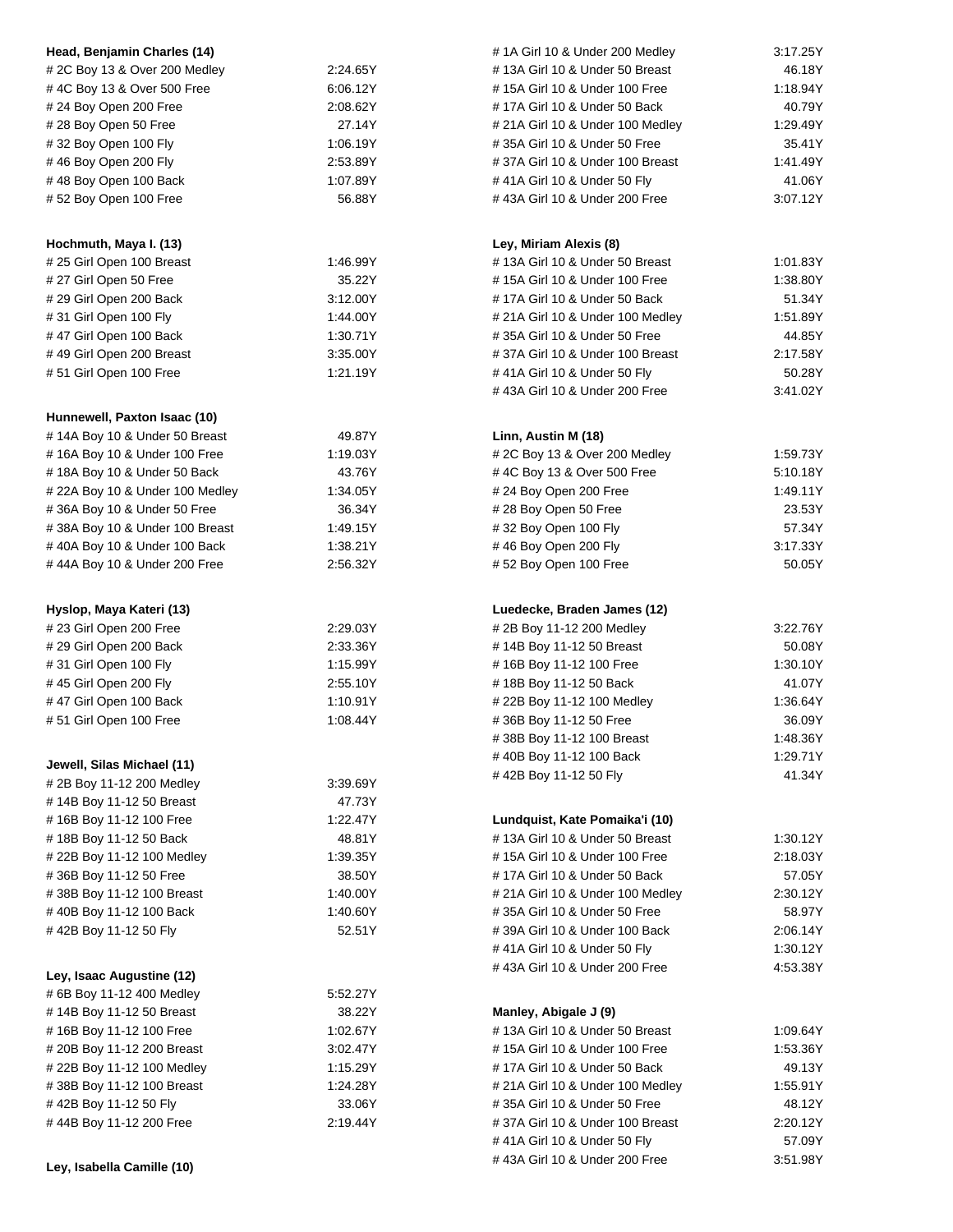| McLuskey, Ethan Eoghan (13)                |          | Nirshberg, Amilia A (12)                          |                      |  |
|--------------------------------------------|----------|---------------------------------------------------|----------------------|--|
| # 2C Boy 13 & Over 200 Medley              | 2:27.15Y | #13B Girl 11-12 50 Breast                         | 1:20.12Y             |  |
| #6C Boy 13 & Over 400 Medley               | 5:09.90Y | #15B Girl 11-12 100 Free                          | 1:50.12Y             |  |
| #24 Boy Open 200 Free                      | 2:09.27Y | #17B Girl 11-12 50 Back                           | 1:00.12Y             |  |
| #28 Boy Open 50 Free                       | 26.76Y   | # 21B Girl 11-12 100 Medley                       | 2:00.12Y             |  |
| #32 Boy Open 100 Fly                       | 1:09.45Y | #35B Girl 11-12 50 Free                           |                      |  |
| #46 Boy Open 200 Fly                       | 2:47.25Y | #39B Girl 11-12 100 Back                          |                      |  |
| #50 Boy Open 200 Breast                    | 2.49.92Y | #41B Girl 11-12 50 Fly                            | 2:12.12Y<br>1:20.12Y |  |
| #52 Boy Open 100 Free                      | 57.65Y   | #43B Girl 11-12 200 Free                          | 3:55.12Y             |  |
|                                            |          |                                                   |                      |  |
| Mcneely, Maryn A (17)                      |          | Parks, Rowan Alexandra (14)                       |                      |  |
| #47 Girl Open 100 Back                     | 1:18.15Y | #23 Girl Open 200 Free                            | 2:30.04Y             |  |
| #49 Girl Open 200 Breast                   | 2:55.38Y | #27 Girl Open 50 Free                             | 28.84Y               |  |
| #51 Girl Open 100 Free                     | 1:04.80Y | #31 Girl Open 100 Fly                             | 1:30.23Y             |  |
|                                            |          | #47 Girl Open 100 Back                            | 1:28.38Y             |  |
|                                            |          | #51 Girl Open 100 Free                            | 1:05.21Y             |  |
| Musser, Cavin Daniel (11)                  |          |                                                   |                      |  |
| # 2B Boy 11-12 200 Medley                  | 3:52.00Y |                                                   |                      |  |
| #12B Boy 11-12 100 Fly                     | 1:48.00Y | Peterson, Owen Matthew (12)                       |                      |  |
| #16B Boy 11-12 100 Free                    | 1:21.07Y | #2B Boy 11-12 200 Medley                          | 3:02.39Y             |  |
| # 20B Boy 11-12 200 Breast                 | 3:50.00Y | #10B Boy 11-12 200 Back                           | 3:07.00Y             |  |
| #22B Boy 11-12 100 Medley                  | 1:40.47Y | #14B Boy 11-12 50 Breast                          | 46.59Y               |  |
| #36B Boy 11-12 50 Free                     | 36.77Y   | #18B Boy 11-12 50 Back                            | 37.17Y               |  |
| #38B Boy 11-12 100 Breast                  | 1:55.40Y | # 22B Boy 11-12 100 Medley                        | 1:28.38Y             |  |
| #42B Boy 11-12 50 Fly                      | 44.39Y   | #36B Boy 11-12 50 Free                            | 33.51Y               |  |
| #44B Boy 11-12 200 Free                    | 3:19.89Y | #38B Boy 11-12 100 Breast                         | 1:42.65Y             |  |
|                                            |          | #40B Boy 11-12 100 Back                           | 1:28.19Y             |  |
| Musser, Cohen Wright (13)                  |          | #42B Boy 11-12 50 Fly                             | 39.85Y               |  |
| # 2C Boy 13 & Over 200 Medley              | 2:59.88Y |                                                   |                      |  |
|                                            |          |                                                   |                      |  |
| #4C Boy 13 & Over 500 Free                 | 7:53.00Y | Prendergast, Nora Byrd (8)                        |                      |  |
| #26 Boy Open 100 Breast                    | 1:43.66Y | #13A Girl 10 & Under 50 Breast                    | 1:20.12Y             |  |
| #28 Boy Open 50 Free                       | 29.72Y   | #15A Girl 10 & Under 100 Free                     | 1:58.11Y             |  |
| #30 Boy Open 200 Back                      | 3:00.00Y | #17A Girl 10 & Under 50 Back                      | 57.95Y               |  |
| #32 Boy Open 100 Fly                       | 1:24.99Y | # 21A Girl 10 & Under 100 Medley                  | 2:12.12Y             |  |
| #46 Boy Open 200 Fly                       | 3:26.00Y | #35A Girl 10 & Under 50 Free                      | 52.68Y               |  |
| #48 Boy Open 100 Back                      | 1:23.43Y | #39A Girl 10 & Under 100 Back                     | 2:11.36Y             |  |
| #50 Boy Open 200 Breast                    | 3:41.00Y | #41A Girl 10 & Under 50 Fly                       | 1:17.42Y             |  |
| #52 Boy Open 100 Free                      | 1:10.08Y | # 43A Girl 10 & Under 200 Free                    | 4:07.69Y             |  |
| Musser, June Lynn (9)                      |          | Pursley, Eddie Joseph (12)                        |                      |  |
| #13A Girl 10 & Under 50 Breast             | 1:01.27Y | # 6B Boy 11-12 400 Medley                         | 6:07.57Y             |  |
| #15A Girl 10 & Under 100 Free              | 2:11.45Y | #10B Boy 11-12 200 Back                           | 2:39.39Y             |  |
| #17A Girl 10 & Under 50 Back               | 1:01.34Y | #14B Boy 11-12 50 Breast                          |                      |  |
| # 21A Girl 10 & Under 100 Medley           | 2:20.33Y | #18B Boy 11-12 50 Back                            |                      |  |
| #35A Girl 10 & Under 50 Free               | 52.22Y   |                                                   |                      |  |
| #37A Girl 10 & Under 100 Breast            | 2:17.67Y | # 22B Boy 11-12 100 Medley<br>1:19.01Y<br>32.65Y  |                      |  |
|                                            |          | #36B Boy 11-12 50 Free<br>#40B Boy 11-12 100 Back |                      |  |
| #41A Girl 10 & Under 50 Fly                | 1:01.61Y |                                                   | 1:13.12Y             |  |
| #43A Girl 10 & Under 200 Free              | 4:30.71Y | #42B Boy 11-12 50 Fly                             | 36.28Y<br>2:26.25Y   |  |
|                                            |          | #44B Boy 11-12 200 Free                           |                      |  |
| Naumer, Claire Kenyon (14)                 |          |                                                   |                      |  |
| # 1C Girl 13 & Over 200 Medley<br>2:52.37Y |          | Pursley, John David (7)                           |                      |  |
| #3C Girl 13 & Over 500 Free                | 7:24.65Y | #14A Boy 10 & Under 50 Breast<br>1:42.19Y         |                      |  |
| #23 Girl Open 200 Free                     | 2:39.41Y | #16A Boy 10 & Under 100 Free                      | 2:28.10Y             |  |
| # 27 Girl Open 50 Free                     | 31.94Y   | #18A Boy 10 & Under 50 Back<br>1:14.19Y           |                      |  |
| # 29 Girl Open 200 Back                    | 2:55.12Y | # 22A Boy 10 & Under 100 Medley                   | 2:30.12Y             |  |
| #31 Girl Open 100 Fly                      | 1:18.83Y | #36A Boy 10 & Under 50 Free                       | 1:02.52Y             |  |
| #45 Girl Open 200 Fly                      | 3:09.01Y | #42A Boy 10 & Under 50 Fly                        | 1:40.12Y             |  |
| #47 Girl Open 100 Back                     | 1:22.54Y |                                                   |                      |  |
| #51 Girl Open 100 Free                     | 1:10.95Y | Pursley, Ruby Christina (9)                       |                      |  |
|                                            |          | #13A Girl 10 & Under 50 Breast                    | 48.71Y               |  |
|                                            |          |                                                   |                      |  |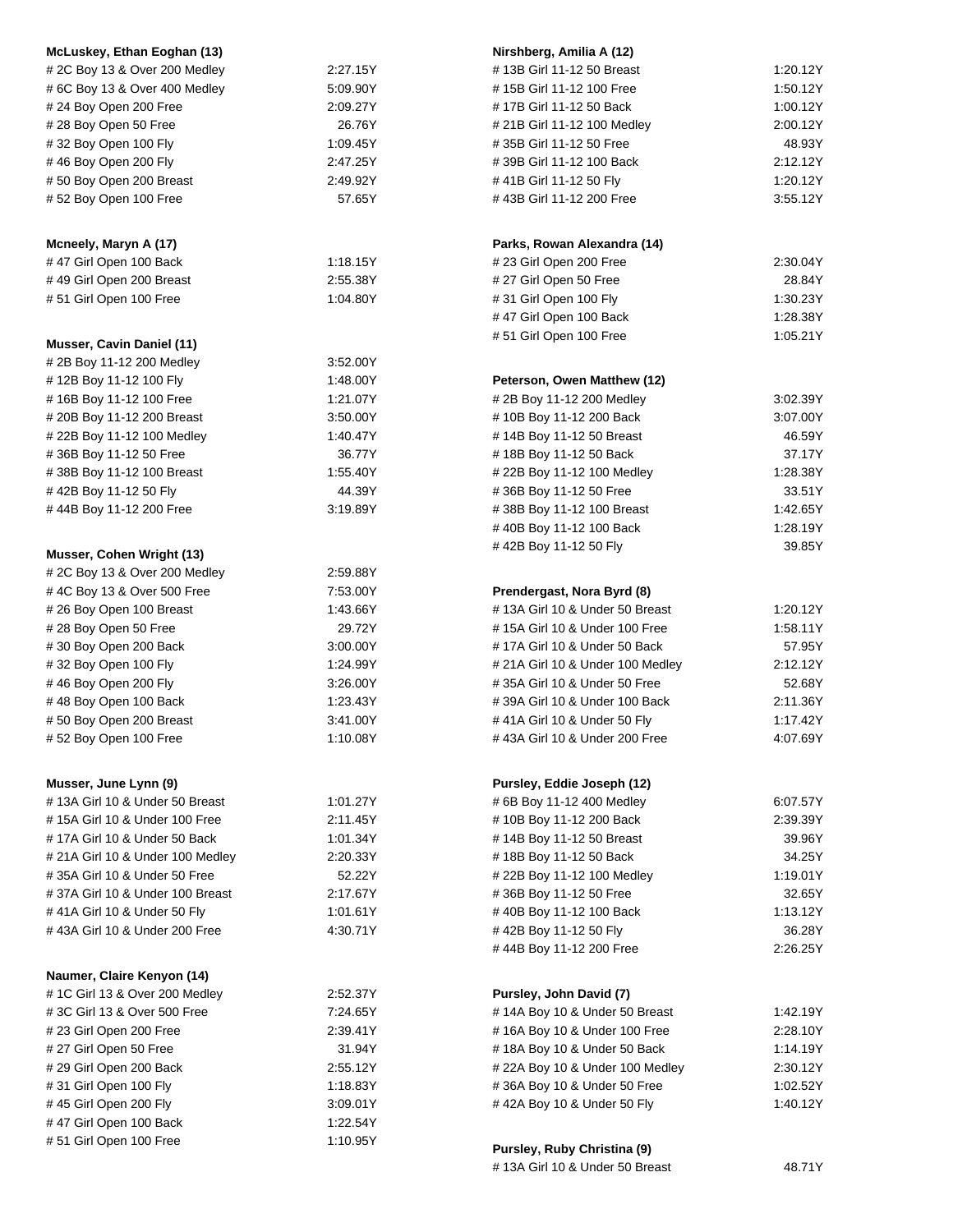| # 15A Girl 10 & Under 100 Free   | 1:25.97Y                                 | #17A Girl 10 & Under 50 Back     | 51.05Y   |
|----------------------------------|------------------------------------------|----------------------------------|----------|
| #17A Girl 10 & Under 50 Back     | 45.64Y                                   | # 21A Girl 10 & Under 100 Medley | 1:47.72Y |
| # 21A Girl 10 & Under 100 Medley | 1:39.90Y                                 | #35A Girl 10 & Under 50 Free     | 46.41Y   |
| #35A Girl 10 & Under 50 Free     | 38.01Y                                   | #37A Girl 10 & Under 100 Breast  | 2:13.85Y |
| #37A Girl 10 & Under 100 Breast  | 1:51.12Y                                 | #41A Girl 10 & Under 50 Fly      | 51.34Y   |
| #41A Girl 10 & Under 50 Fly      | 48.90Y                                   | #43A Girl 10 & Under 200 Free    | 4:11.30Y |
| #43A Girl 10 & Under 200 Free    | 3:41.46Y                                 |                                  |          |
|                                  |                                          | Salmen, Cannon Ross (9)          |          |
| Reyes, Isabella Marie (12)       |                                          | #36A Boy 10 & Under 50 Free      | 39.25Y   |
| #1B Girl 11-12 200 Medley        | 2:42.79Y                                 | #40A Boy 10 & Under 100 Back     | 1:37.02Y |
| #5B Girl 11-12 400 Medley        | 5:41.50Y                                 | #42A Boy 10 & Under 50 Fly       | 52.06Y   |
| #11B Girl 11-12 100 Fly          | 1:14.12Y                                 | #44A Boy 10 & Under 200 Free     | 3:15.78Y |
| #13B Girl 11-12 50 Breast        | 38.50Y                                   |                                  |          |
| #19B Girl 11-12 200 Breast       | 3:05.23Y                                 |                                  |          |
| # 21B Girl 11-12 100 Medley      | 1:15.79Y                                 | Salmen, Duncan Forbes (15)       |          |
| #35B Girl 11-12 50 Free          | 30.62Y                                   | #24 Boy Open 200 Free            | 2:00.76Y |
| #37B Girl 11-12 100 Breast       | 1.24.98Y                                 | #30 Boy Open 200 Back            | 2:17.63Y |
| #41B Girl 11-12 50 Fly           | 32.25Y                                   | #32 Boy Open 100 Fly             | 1:01.04Y |
|                                  |                                          | #46 Boy Open 200 Fly             | 2:20.54Y |
|                                  |                                          | #48 Boy Open 100 Back            | 1:02.65Y |
| Richards, Ruby patricia (7)      |                                          | #52 Boy Open 100 Free            | 55.62Y   |
| #13A Girl 10 & Under 50 Breast   | 1:11.25Y                                 |                                  |          |
| #15A Girl 10 & Under 100 Free    | 2:16.48Y                                 | Salmen, Gordon Scott (13)        |          |
| #17A Girl 10 & Under 50 Back     | 56.01Y                                   | #48 Boy Open 100 Back            | 1:20.77Y |
| # 21A Girl 10 & Under 100 Medley | 2:17.49Y                                 | #50 Boy Open 200 Breast          | 3:05.79Y |
| #35A Girl 10 & Under 50 Free     | 44.61Y                                   | #52 Boy Open 100 Free            | 1:06.39Y |
| #39A Girl 10 & Under 100 Back    | NT                                       |                                  |          |
| # 41A Girl 10 & Under 50 Fly     | 1:28.22Y                                 |                                  |          |
| #43A Girl 10 & Under 200 Free    | 4:40.12Y                                 | Shane, Paislee Rae (9)           |          |
|                                  |                                          | #13A Girl 10 & Under 50 Breast   | 1:11.90Y |
| Riddle, Tallaby Katherine (13)   |                                          | #15A Girl 10 & Under 100 Free    | 1:50.20Y |
| # 1C Girl 13 & Over 200 Medley   | #17A Girl 10 & Under 50 Back<br>2:35.72Y |                                  | 59.91Y   |
| #3C Girl 13 & Over 500 Free      | 5:48.67Y                                 | # 21A Girl 10 & Under 100 Medley | 2:07.30Y |
| #23 Girl Open 200 Free           | 2:06.79Y                                 | #35A Girl 10 & Under 50 Free     | 48.64Y   |
| # 27 Girl Open 50 Free           | 26.56Y                                   | #39A Girl 10 & Under 100 Back    | 2:10.97Y |
| # 29 Girl Open 200 Back          | 2:19.27Y                                 | #41A Girl 10 & Under 50 Fly      | 1:11.39Y |
| #47 Girl Open 100 Back           | 1:05.57Y                                 | #43A Girl 10 & Under 200 Free    | 3:55.05Y |
| #51 Girl Open 100 Free           | 58.98Y                                   |                                  |          |
|                                  |                                          | Somers, Elliot Peter (16)        |          |
|                                  |                                          | # 2C Boy 13 & Over 200 Medley    | 2:06.45Y |
| Rouse, Caroline E (9)            |                                          | #4C Boy 13 & Over 500 Free       | 5:22.06Y |
| #13A Girl 10 & Under 50 Breast   | 1:55.12Y                                 | #24 Boy Open 200 Free            | 1:52.35Y |
| #15A Girl 10 & Under 100 Free    | 3:12.12Y                                 | #28 Boy Open 50 Free             | 23.43Y   |
| #17A Girl 10 & Under 50 Back     | 1:34.78Y                                 | #32 Boy Open 100 Fly             | 56.52Y   |
| #35A Girl 10 & Under 50 Free     | 1:19.44Y                                 | #46 Boy Open 200 Fly             | 2:09.76Y |
| #39A Girl 10 & Under 100 Back    | 2:55.65Y                                 | #52 Boy Open 100 Free            |          |
| #41A Girl 10 & Under 50 Fly      | 1:45.30Y                                 |                                  | 51.41Y   |
|                                  |                                          |                                  |          |
| Rowland, Harper Louise (9)       |                                          | Steffe, Kaitlyn Emma (12)        |          |
| #13A Girl 10 & Under 50 Breast   | 1:20.12Y                                 | #13B Girl 11-12 50 Breast        | 58.13Y   |
| # 15A Girl 10 & Under 100 Free   | 2:12.12Y                                 | #15B Girl 11-12 100 Free         | 1:55.71Y |
| #17A Girl 10 & Under 50 Back     | 1:05.12Y                                 | #17B Girl 11-12 50 Back          | 1:00.49Y |
| # 21A Girl 10 & Under 100 Medley | 2:22.12Y                                 | # 21B Girl 11-12 100 Medley      | 2:15.77Y |
| #35A Girl 10 & Under 50 Free     | 1:00.12Y                                 | #35B Girl 11-12 50 Free          | 46.99Y   |
| #39A Girl 10 & Under 100 Back    | 2:15.12Y                                 | #39B Girl 11-12 100 Back         | 2:11.54Y |
| #41A Girl 10 & Under 50 Fly      | 1:20.12Y                                 | #41B Girl 11-12 50 Fly           | 56.57Y   |
| #43A Girl 10 & Under 200 Free    | 4:20.12Y                                 | #43B Girl 11-12 200 Free         | 3:52.73Y |
|                                  |                                          |                                  |          |
|                                  |                                          | Stroemme, Sophia Elizabeth (14)  |          |
| Ryan, Jievani Mathain (10)       |                                          | #5C Girl 13 & Over 400 Medley    | 7:12.05Y |
| #13A Girl 10 & Under 50 Breast   | 56.06Y<br># 25 Girl Open 100 Breast      |                                  | 1:31.73Y |
| #15A Girl 10 & Under 100 Free    | 1:46.52Y                                 | #27 Girl Open 50 Free            | 32.64Y   |
|                                  |                                          |                                  |          |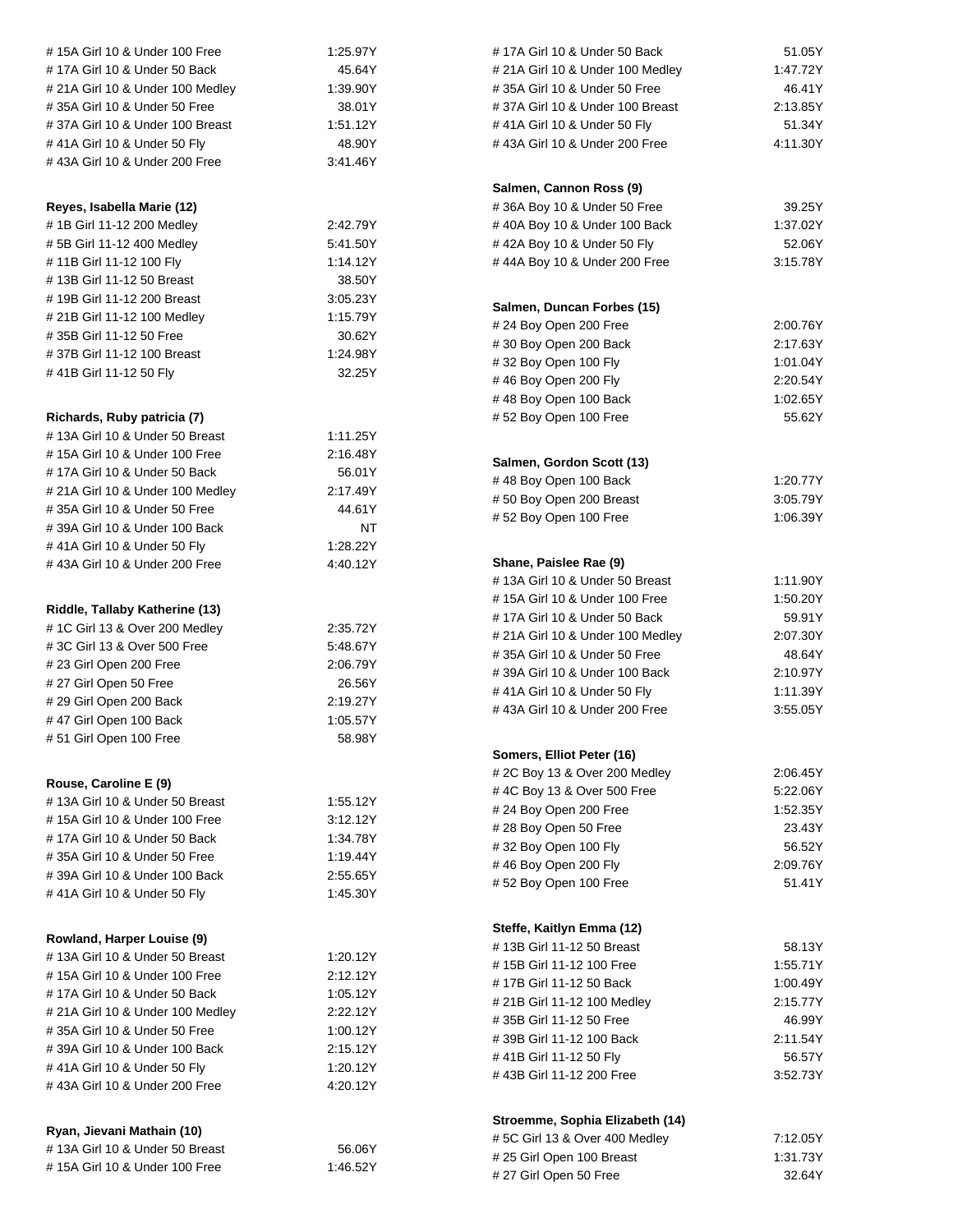| # 29 Girl Open 200 Back                                 | 2:45.65Y             | #23 Girl Open 200 Free                              | 2:46.81Y           |  |
|---------------------------------------------------------|----------------------|-----------------------------------------------------|--------------------|--|
| #31 Girl Open 100 Fly                                   | 1:26.97Y             | # 25 Girl Open 100 Breast                           | 1:37.94Y           |  |
| #45 Girl Open 200 Fly                                   | 3:22.19Y             | # 27 Girl Open 50 Free                              | 35.91Y             |  |
| #47 Girl Open 100 Back                                  | 1:18.05Y             | #31 Girl Open 100 Fly                               | 1:32.00Y           |  |
| #51 Girl Open 100 Free                                  | 1:10.61Y             | #47 Girl Open 100 Back                              | 1:29.10Y           |  |
|                                                         |                      | #49 Girl Open 200 Breast                            | 3:33.00Y           |  |
|                                                         |                      | #51 Girl Open 100 Free                              | 1:16.12Y           |  |
| Tenpenny, Aubrey Grace (14)                             |                      |                                                     |                    |  |
| # 1C Girl 13 & Over 200 Medley                          | 3:13.69Y             |                                                     |                    |  |
| #3C Girl 13 & Over 500 Free                             | 7:56.00Y             | Winters, Maya Ann (13)                              |                    |  |
| #23 Girl Open 200 Free                                  | 3:04.75Y             | #23 Girl Open 200 Free                              | 2:56.34Y           |  |
| # 25 Girl Open 100 Breast                               | 1:37.54Y             | # 25 Girl Open 100 Breast                           | 1:41.95Y           |  |
| # 27 Girl Open 50 Free                                  | 33.88Y               | # 27 Girl Open 50 Free                              | 32.25Y             |  |
| #31 Girl Open 100 Fly                                   | 1:37.48Y             | # 29 Girl Open 200 Back                             | 3:13.00Y           |  |
| #45 Girl Open 200 Fly                                   | 3:30.00Y             |                                                     |                    |  |
| #47 Girl Open 100 Back                                  | 1:31.97Y             | Wolverton, Aubrey Joye (11)                         |                    |  |
| #49 Girl Open 200 Breast                                | 3:32.08Y             | #13B Girl 11-12 50 Breast                           | 54.11Y             |  |
| #51 Girl Open 100 Free                                  | 1:18.71Y             | #15B Girl 11-12 100 Free                            | 1:43.92Y           |  |
|                                                         |                      | #17B Girl 11-12 50 Back                             | 46.46Y             |  |
| Vandegriffe, Isabella R (10)                            |                      | # 21B Girl 11-12 100 Medley                         | 1:41.91Y           |  |
| #13A Girl 10 & Under 50 Breast                          | 59.81Y               | #35B Girl 11-12 50 Free                             | 39.46Y             |  |
| # 15A Girl 10 & Under 100 Free                          | 2:22.78Y             | #39B Girl 11-12 100 Back                            | 1:39.35Y           |  |
| #17A Girl 10 & Under 50 Back                            | 1:02.56Y             | #41B Girl 11-12 50 Fly                              | 1:12.12Y           |  |
| # 21A Girl 10 & Under 100 Medley                        | 2:40.12Y             | #43B Girl 11-12 200 Free                            | 3:44.79Y           |  |
| #35A Girl 10 & Under 50 Free                            | 1:01.78Y             |                                                     |                    |  |
| #37A Girl 10 & Under 100 Breast                         | 2:12.12Y             |                                                     |                    |  |
| #39A Girl 10 & Under 100 Back                           | 2:25.12Y             | Wyatt, Zachary J (15)                               | 2:21.20Y           |  |
| #41A Girl 10 & Under 50 Fly                             | 1:36.14Y             | # 2C Boy 13 & Over 200 Medley                       | 6:14.90Y           |  |
|                                                         |                      | #4C Boy 13 & Over 500 Free<br>#24 Boy Open 200 Free | 2:05.49Y           |  |
|                                                         |                      |                                                     | 25.92Y             |  |
| Vick, Avery Constance (12)<br>#1B Girl 11-12 200 Medley |                      | #28 Boy Open 50 Free<br>#32 Boy Open 100 Fly        |                    |  |
| #3B Girl 11-12 500 Free                                 | 3:27.98Y<br>7:54.56Y | #46 Boy Open 200 Fly                                | 58.95Y<br>2:25.03Y |  |
| #13B Girl 11-12 50 Breast                               | 53.17Y               | #48 Boy Open 100 Back                               | 1:06.99Y           |  |
| #15B Girl 11-12 100 Free                                | 1:19.14Y             | #52 Boy Open 100 Free                               | 56.70Y             |  |
| #17B Girl 11-12 50 Back                                 | 38.29Y               |                                                     |                    |  |
| # 21B Girl 11-12 100 Medley                             | 1:33.82Y             |                                                     |                    |  |
| #35B Girl 11-12 50 Free                                 | 34.87Y               | Zeddies, Andrew Scott (10)                          |                    |  |
| #39B Girl 11-12 100 Back                                | 1:27.18Y             | #14A Boy 10 & Under 50 Breast                       | 48.20Y             |  |
| #41B Girl 11-12 50 Fly                                  | 39.70Y               | #16A Boy 10 & Under 100 Free                        | 1:33.60Y<br>47.15Y |  |
| #43B Girl 11-12 200 Free                                | 3:00.83Y             | #18A Boy 10 & Under 50 Back                         |                    |  |
|                                                         |                      | # 22A Boy 10 & Under 100 Medley                     | 1:50.75Y           |  |
|                                                         |                      | #36A Boy 10 & Under 50 Free                         | 42.46Y             |  |
| Weiss, Townes Terrence (7)                              |                      | #38A Boy 10 & Under 100 Breast                      | 1:48.42Y           |  |
| #36A Boy 10 & Under 50 Free                             | 1:04.59Y             | #40A Boy 10 & Under 100 Back                        | 1:44.11Y           |  |
| #40A Boy 10 & Under 100 Back                            | 2:20.12Y             | #42A Boy 10 & Under 50 Fly                          | 1:00.37Y           |  |
| #42A Boy 10 & Under 50 Fly                              | 1:30.12Y             |                                                     |                    |  |
| #44A Boy 10 & Under 200 Free                            | 4:30.12Y             | Zeddies, John Dumitru (14)                          |                    |  |
|                                                         |                      | # 2C Boy 13 & Over 200 Medley                       | 2:32.78Y           |  |
| Wendelberger, Sara Aleksandra (12)                      |                      | #4C Boy 13 & Over 500 Free                          | 7:27.24Y           |  |
| #1B Girl 11-12 200 Medley                               | 3:21.40Y             | #24 Boy Open 200 Free                               | 2:22.17Y           |  |
| #3B Girl 11-12 500 Free                                 | 7:35.00Y             | #26 Boy Open 100 Breast                             | 1:16.66Y           |  |
| #11B Girl 11-12 100 Fly                                 | 1:36.77Y             | #28 Boy Open 50 Free                                | 25.64Y             |  |
| #13B Girl 11-12 50 Breast                               | 44.51Y               | #30 Boy Open 200 Back                               |                    |  |
| #15B Girl 11-12 100 Free                                | 1:11.34Y             | 2:26.76Y<br>#48 Boy Open 100 Back<br>1:04.77Y       |                    |  |
| # 21B Girl 11-12 100 Medley                             | 1:24.17Y             | #50 Boy Open 200 Breast                             | 2:48.38Y           |  |
| #35B Girl 11-12 50 Free                                 | 32.07Y               | #52 Boy Open 100 Free                               | 57.57Y             |  |
| #39B Girl 11-12 100 Back                                | 1:24.06Y             |                                                     |                    |  |
| #41B Girl 11-12 50 Fly                                  | 36.80Y               |                                                     |                    |  |
| #43B Girl 11-12 200 Free                                | 2:39.52Y             |                                                     |                    |  |
|                                                         |                      |                                                     |                    |  |